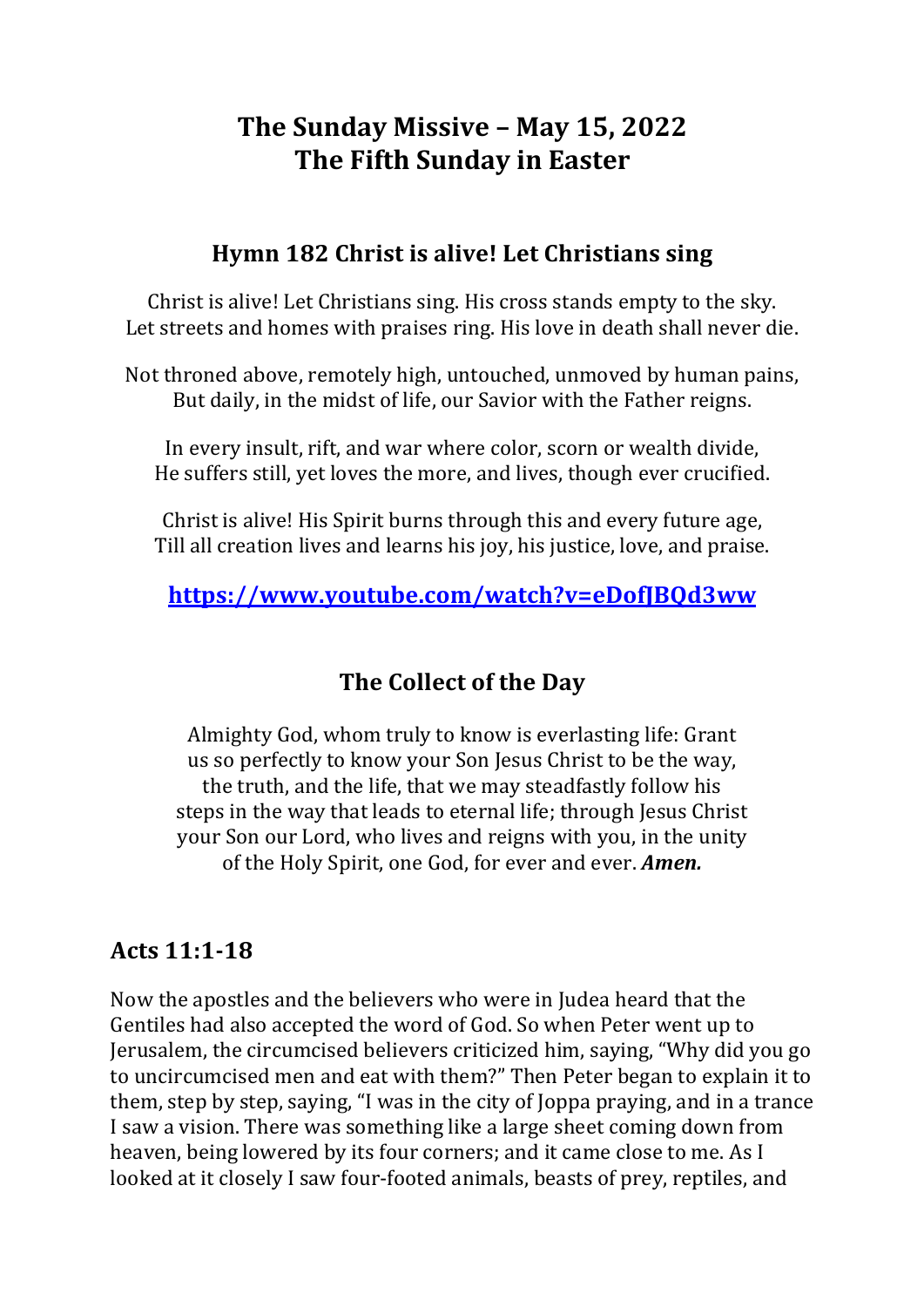birds of the air. I also heard a voice saying to me, 'Get up, Peter; kill and eat.' But I replied, 'By no means, Lord; for nothing profane or unclean has ever entered my mouth.' But a second time the voice answered from heaven, 'What God has made clean, you must not call profane.' This happened three times; then everything was pulled up again to heaven. At that very moment three men, sent to me from Caesarea, arrived at the house where we were. The Spirit told me to go with them and not to make a distinction between them and us. These six brothers also accompanied me, and we entered the man's house. He told us how he had seen the angel standing in his house and saying, 'Send to Joppa and bring Simon, who is called Peter; he will give you a message by which you and your entire household will be saved.' And as I began to speak, the Holy Spirit fell upon them just as it had upon us at the beginning. And I remembered the word of the Lord, how he had said, 'John baptized with water, but you will be baptized with the Holy Spirit.' If then God gave them the same gift that he gave us when we believed in the Lord Jesus Christ, who was I that I could hinder God?" When they heard this, they were silenced. And they praised God, saying, "Then God has given even to the Gentiles the repentance that leads to life."

# **Psalm 148**

Alleluia! Praise the Lord; praise God in the heights\* **Praise God, ye angels,** *ye Heavenly Host.*

Praise God, O sun and moon\* *Praise God, ye shining stars.* 

Praise God, ye heavens, ye waters beyond the heavens<sup>\*</sup> Praise God all *creatures of the earth.*

Sea creatures and all ocean depths<sup>\*</sup> Fire and hail, snow and mist.

Ye stormy winds that fulfill God's command.\* Ye mountains and all hills\*

Fruit trees and all cedars; beasts, both wild and tame<sup>\*</sup> **Reptiles and birds;** *kings and queens of the earth*

All ye maidens and young men<sup>\*</sup> *Ye old and young together.* 

O praise the name of the Lord<sup>\*</sup> Whose name is exalted, Alleluia!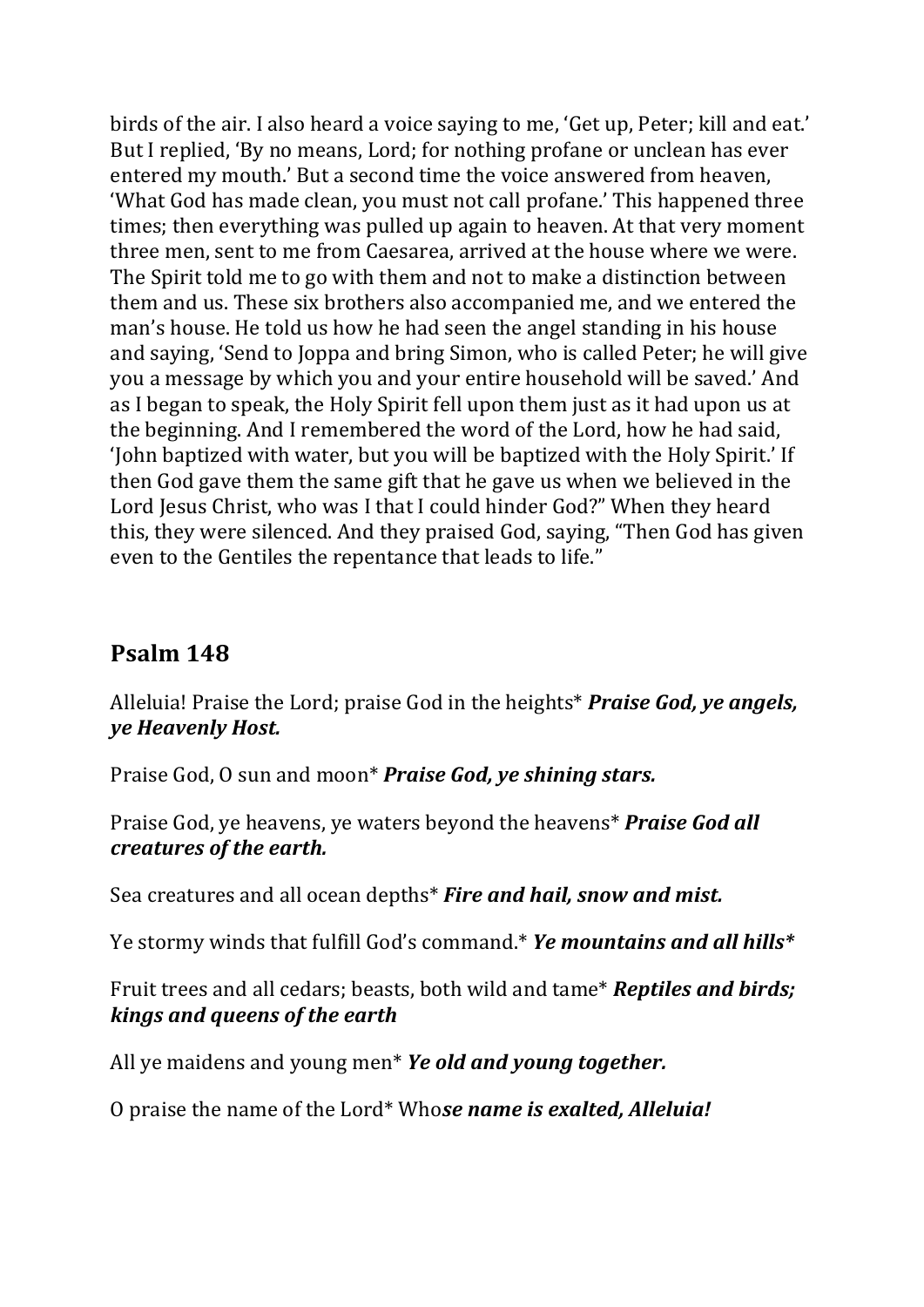# **Revelation 21:1-6**

Then I saw a new heaven and a new earth; for the first heaven and the first earth had passed away, and the sea was no more. And I saw the holy city, the new Jerusalem, coming down out of heaven from God, prepared as a bride adorned for her husband. And I heard a loud voice from the throne saying, "See, the home of God is among mortals. He will dwell with them as their God; they will be his peoples, and God himself will be with them; he will wipe every tear from their eyes. Death will be no more; mourning and crying and pain will be no more, for the first things have passed away." And the one who was seated on the throne said, "See, I am making all things new." Also he said, "Write this, for these words are trustworthy and true." Then he said to me, "It is done! I am the Alpha and the Omega, the beginning and the end. To the thirsty I will give water as a gift from the spring of the water of life.

# **Hymn** 184 Christ the Lord is risen again

Christ the Lord is risen again! Christ hath broken every chain! Now through all the world it rings that the Lamb in King of kings. Alleluia!

Alleluia, alleluia, alleluia! Christ, our Paschal lamb indeed, Christ, today your people feed. Alleluia!

He who gave for us his life, who for us endured the strife, Takes our sin and guilt away that with angels we may say: Alleluia! 

**https://www.youtube.com/watch?v=7wHhtVLI3xs**

#### **John 13:31-35**

When he had gone out, Jesus said, "Now the Son of Man has been glorified, and God has been glorified in him. If God has been glorified in him, God will also glorify him in himself and will glorify him at once. Little children, I am with you only a little longer. You will look for me; and as I said to the Jews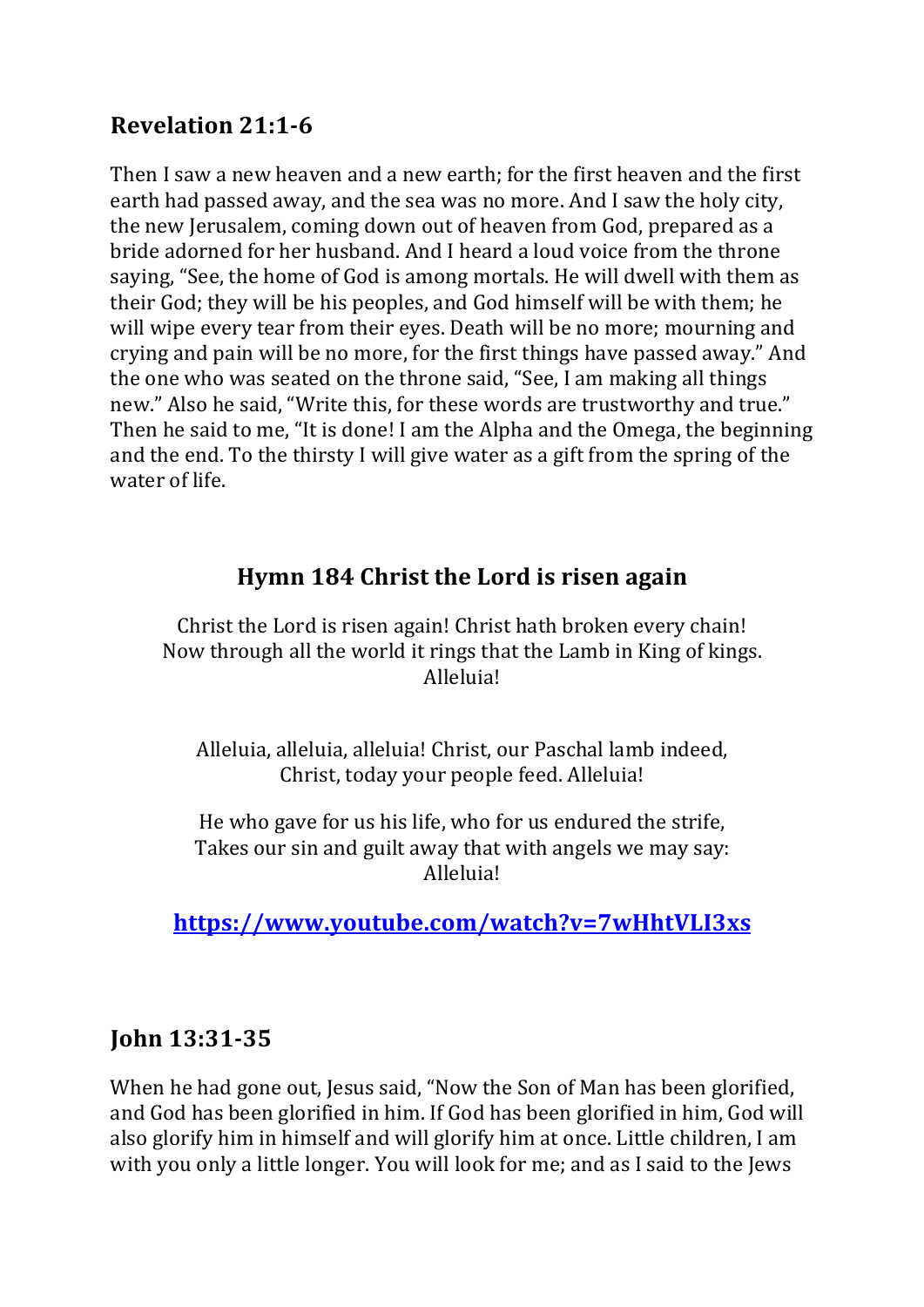so now I say to you, 'Where I am going, you cannot come.' I give you a new commandment, that you love one another. Just as I have loved you, you also should love one another. By this everyone will know that you are my disciples, if you have love for one another."

#### **For You -- Easter 5C**

One of the great American plays, written by Moss Hart and George Kaufman for the stage and screen, deals with the hi-jinks and unconventional lifestyle of a wacky family on New York's Upper West Side. Presided over by Grandpa Vanderhof (John Barrymore's part in the movie), they come to ideological blows with the much more conventionally proper and wealthy Kirby family, when granddaughter Alice falls in love with their son Tony. Grandpa at one point delivers the signature speech of the play to Tony's Wall Street Dad: "Maybe this'll stop you trying to be so desperate about making more money than you can ever use. You can't take it with you Mr. Kirby, so what good is it? As near as I can see, the only thing you can take with you is the love of your friends." 

*You Can't Take It with You* is of course the name of the play, and it's one of the USA's most accurate and entertaining selfanalyses. Most of the serious decision-making and reality-facing in the family takes place around the dinner table, and that's what makes the play hit home so effectively. Those of us who grew up having dinner together with our families most every night, are aware of the powerful effect it had on us. Yes there are plenty of horror stories, but many a study has shown that family dinners nurture souls and minds as well as bodies. It's at the table we learn our values and how to ask tough questions of others. And if we didn't grow up this way, God is nevertheless longing to offer us comparable kinds of loving interaction and formation in other ways. We find them in places where true stories get told, where true (albeit tough) love is on display, and where, whatever the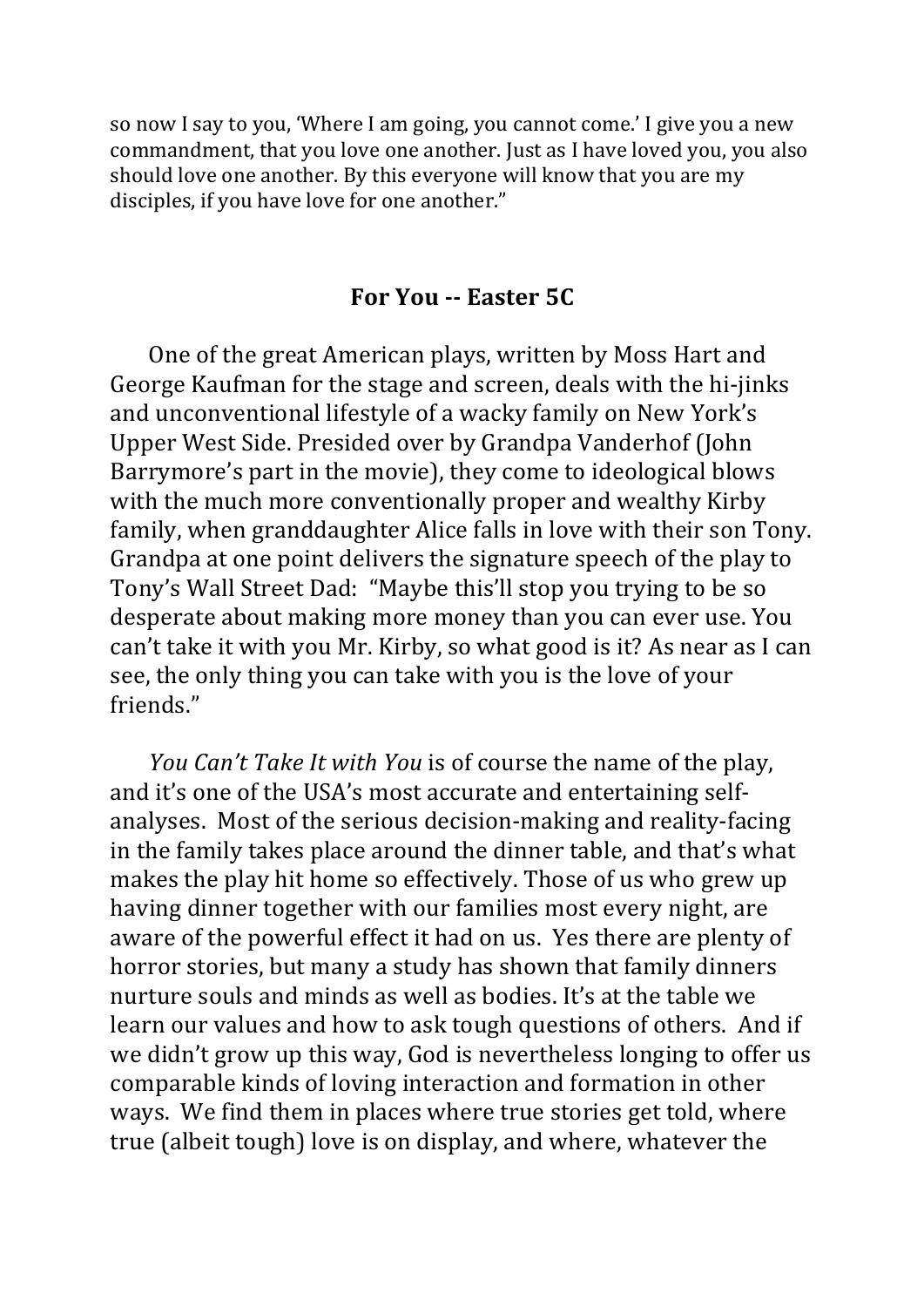outside world is putting us through, acceptance is always available (with an occasional time-out).

As we continue our exploration of John's Gospel, we work back from its wondrous conclusion, looking for clues about who we are as the family of Christ, and how we must live now that Jesus has claimed, then left us. We are bidden both to accept our condition as human beings and to revel in the awareness of being part of something far greater than ourselves. We are also instructed to feed God's sheep, ie: each other. Today we are commanded to "Love one another, as I have loved you." Jesus is at the dinner table with his family, and the outside world is about to put him through something unspeakable. He is at the dinner table where all are accepted, even that bad apple Judas, who rushes off before the dessert, and who misses the best and truest story. That is the story Jesus tells next: You can't take anything with you except the love of your friends. Just like Henry Travers as Grandpa Vanderhof would observe at the Booth Theater in New York some nineteen hundred and three years later. 

But what does Jesus mean by calling this a new commandment? Holy scripture has been talking about neighbor love for hundreds of years, at least since Leviticus, and doubtless long before. What's new about this commandment? Love one another as I have loved you. Isn't that just Good Samaritan talk? We got that already, The Golden Rule  $-$  it's common to all the world's great religions. So what's new? What is the deeper truth, the greater authenticity Jesus wants the family to get ahold of tonight around the dinner table. What is the next level of love?

The great storyteller Ira Glass observed that stories can be boiled down to the following formula:  $1+1=2$ . That makes a story. But, says Glass, the stories that we remember, that transform us, the ones we love proceed according to the formula  $1+1=3$ . What's an example? Lover+Lover =  $Family...$  Poet+fork in the woods=All the difference... and of course the story we talk about here: Fisherpeople+Jesus=Grace. What is it about loving as Jesus loved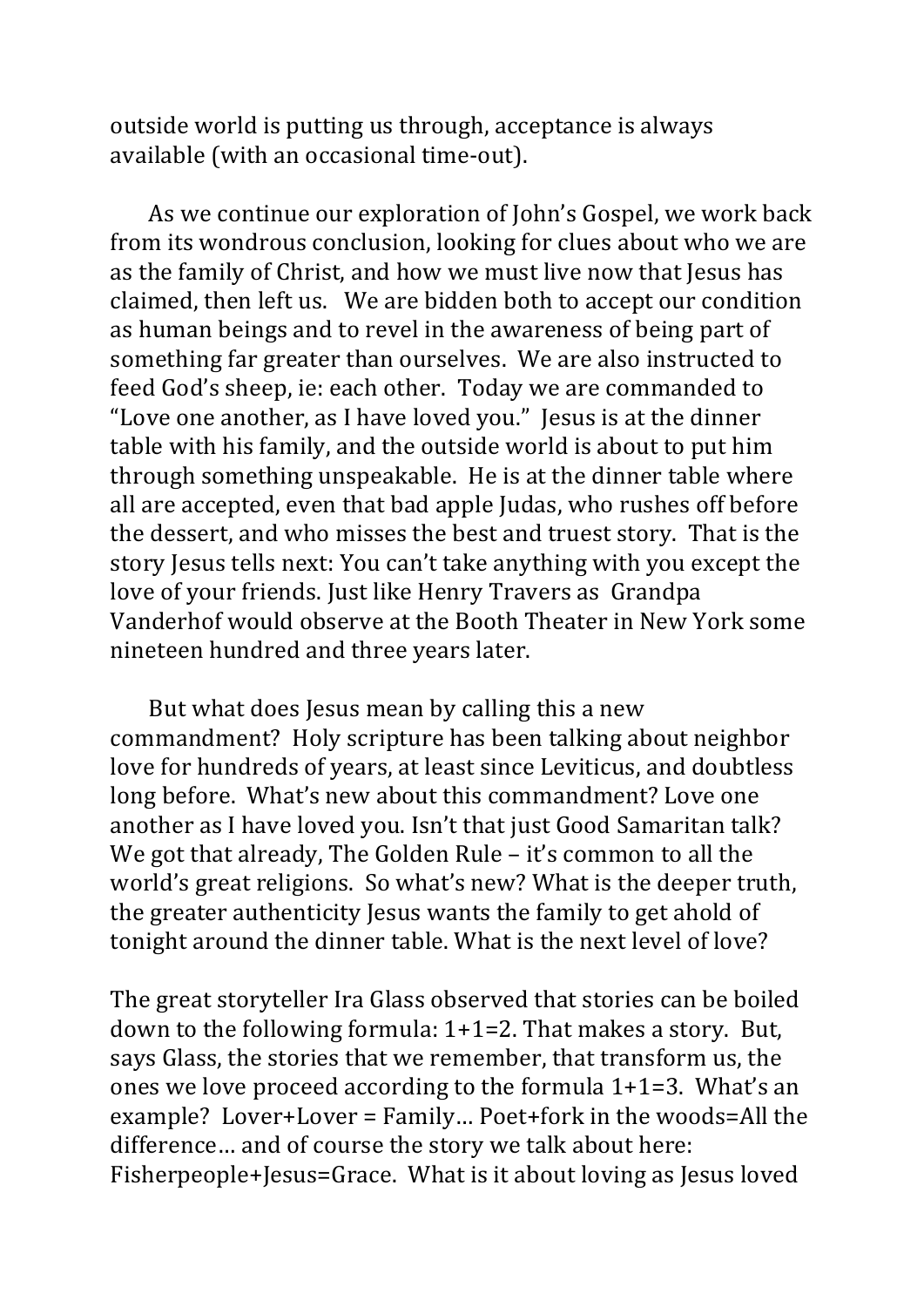that makes 1 and 1 into threeness, trinitation, the whole being greater than the sum of its parts?

I know a man whose story might give us a clue as to what Jesus is trying to get us to live like. Now this fellow would blush for shame or maybe laugh out loud if he thought we were talking about him as an 'Imitation of Christ' or some sort of model, but his story does shed a little light on that triangularity. Mike fell in love and got married. He and his wife had a baby, and they sat at a dinner table that had belonged to great-great-grandparents, and where every night they came together to play with the baby and wipe carrots and worse off the floor and the high chair. It was sweet.

Now Mike's job was exciting, but it took him away from home quite a bit. In his field, success can be measured by how little you are home. So one day, he's in the middle of a job, and he gets a call from home: "The baby just took her first step." Much to the amazement and mild embarrassment of the people on the jobsite, Mike gets all choked up and has to take his own time-out. Within a few weeks, he decided his priorities were wrong. He quit his job and found a way to work close to home, where he wouldn't miss any more milestones, and the dinner table would be an everyday reality instead of an occasional holiday. So far, so good. If you can manage it, arrange your life so you can care for and be cared for by those you love. Nothing new about that.

Fast-forward a few years. Now there are three babies, and Mike's life is chock full of their doings  $-$  it's wonderful. But he and his wife have sought counseling and come to realize that their connection is nowhere near deep or strong enough to last a lifetime. They agree to divorce. At first there is some bitter fighting, some acrimony, with each of them adamant about this, that or the other thing. But here is where grace came into their lives in the person of a gifted therapist and the spiritual gift of willingness to change. Here is where Mike and Laura's family story went from 1 and 1 equaling 2 to the threeness Jesus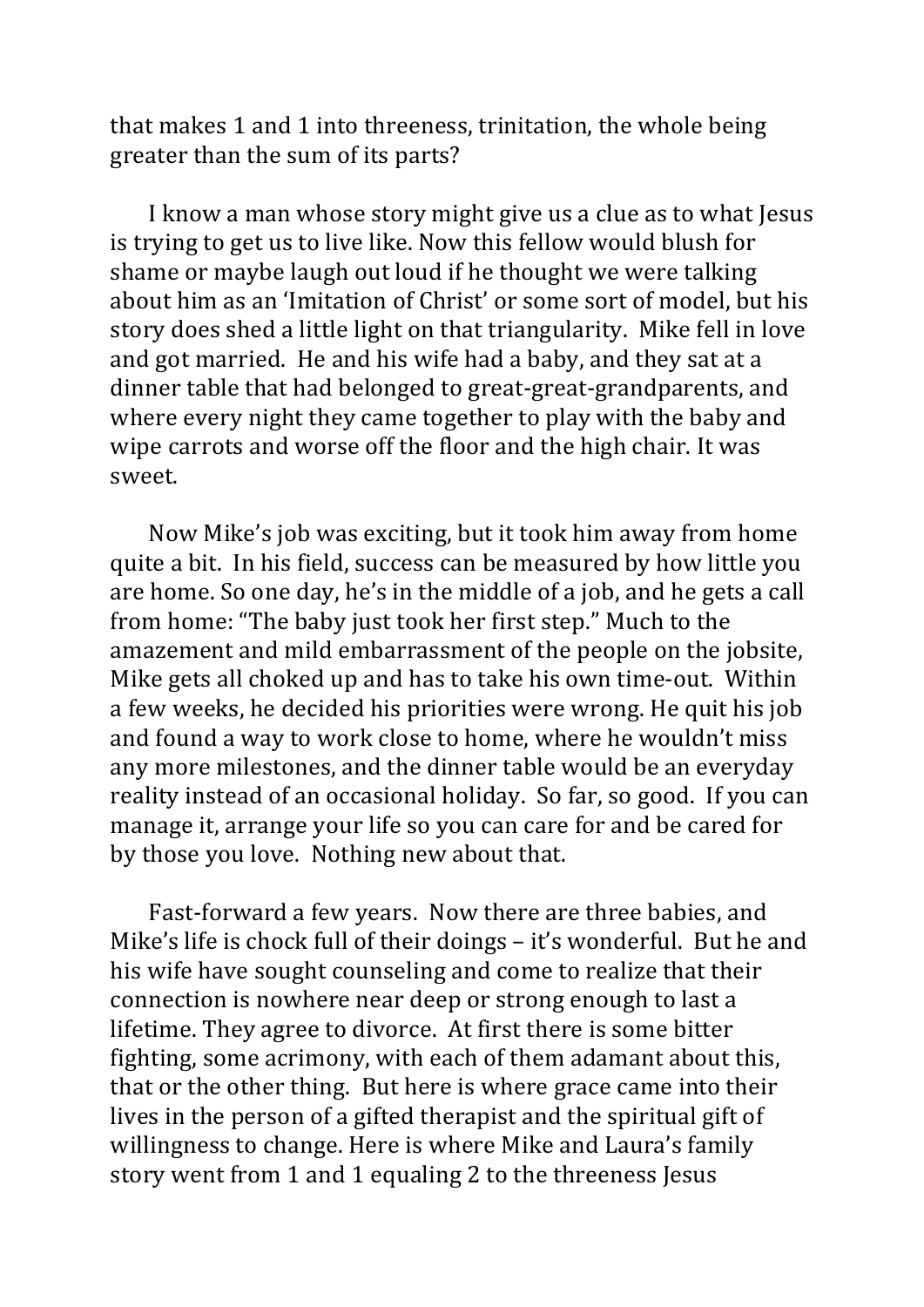commands. From the time of their separation, and continuing to this day (with a couple early kerfuffles), the two have remained a family in this sense: each tries to live by the motto, "It is my business to want our children to have the best possible relationship with their other parent."

It sounds simple, but it is revolutionary. It is in fact resurrectional. The marriage ended, but the family rose again and have prospered. Last week we said that Jesus did not come to abolish the human condition, but to transform it. People split up. Couples divorce; that is the human condition. But oh the transformation when a commitment to love and care is maintained (even enhanced) beyond the separation! In our story from Acts today, Peter goes through a dream seminar and oral exam on the subject of inclusiveness, with the same result. No matter how estranged or combative or strange our neighbor may be, they are just as much children of God as we are. But more: our vocation, our hope, our salvation as Christians is to have our first priority be that the other one, the prickly neighbor, the "ex" have everything we want out of life. It's a tall order, it's a scary fantasy, it's a risky business. But that is the new commandment Jesus gives his family at the dinner table: make friends with your enemies, and then whatever comes up, whatever goes down, make it your business to love one another juuuuuuust a little more than you love yourselves.

The New Heaven and New Earth come about when we become willing to get well Jesus' way, which is not by triumphing over others? Are we willing to have a beginner's mind, a follower's heart as a basis for our daily living? Can we turn things over to God's good guidance as a way to get out of the argument and stop fighting? These are the only hope we have for tackling issues such as intolerance, bigotry, isolation, disconnectedness and selfabsorption. It's not enough just to be alive: we will know a New Jerusalem only when we find joy in compassionate service and self-forgetting.